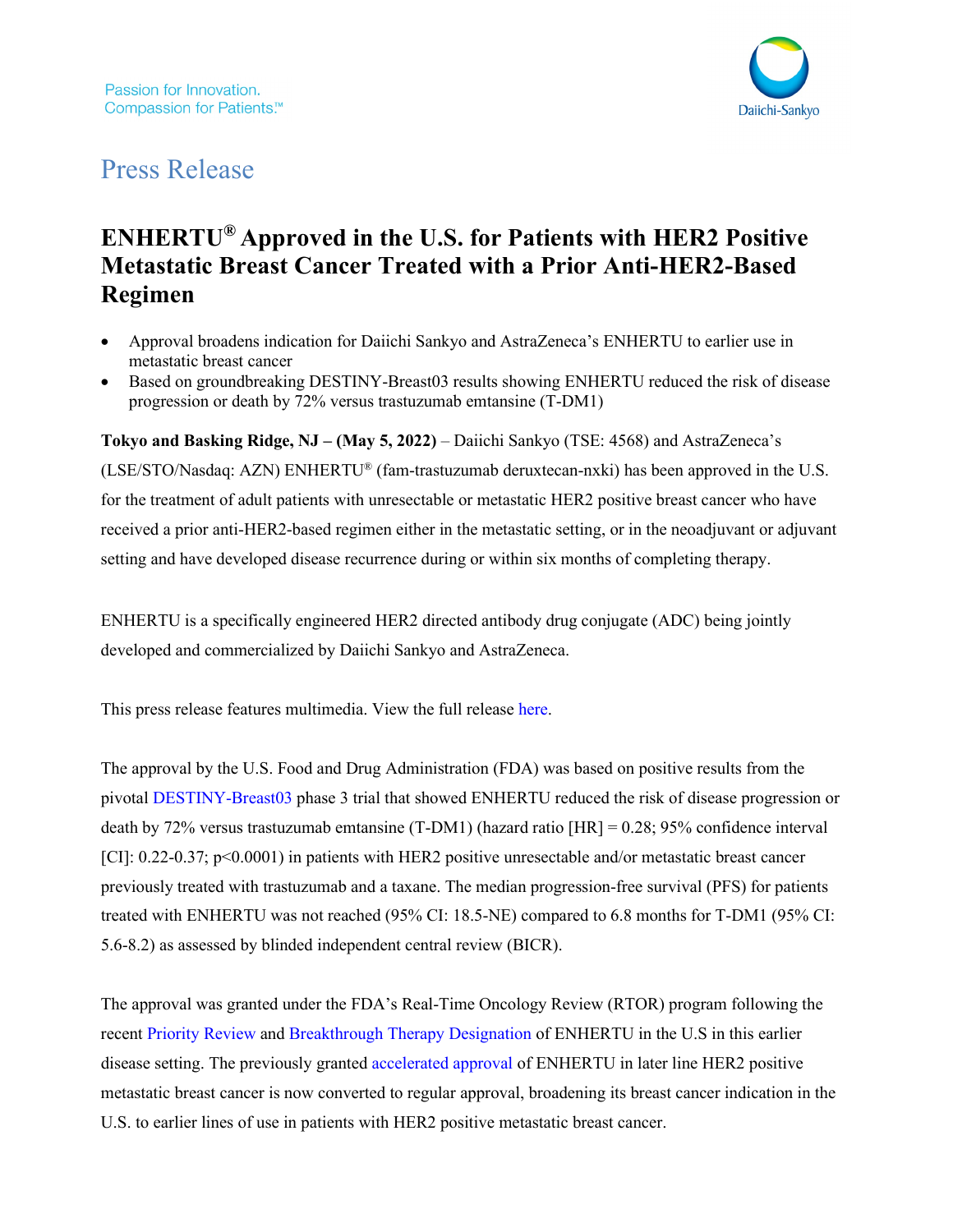As part of Project Orbis, ENHERTU also is under regulatory review for the same indication by the Australian Therapeutic Goods Administration, Brazilian Health Regulatory Agency (ANVISA), Health Canada, Israel's Ministry of Health Pharmaceutical Administration, and Switzerland's Swissmedic.

"ENHERTU has demonstrated significant progression-free survival in the earlier metastatic setting, potentially establishing it as a new standard of care in previously treated patients with HER2 positive metastatic breast cancer," said Erika Hamilton, MD, Director, Breast Cancer and Gynecological Cancer Research Program, Sarah Cannon Research Institute, Nashville, Tennessee. "Today's approval is an important milestone for the clinical community as we will now be able to offer ENHERTU to these patients earlier in their treatment."

"This is an important day for the breast cancer community," said Catherine Ormerod, Executive Vice President, Strategy and Mission, Living Beyond Breast Cancer. "With this approval, ENHERTU now provides a new treatment option for patients with HER2 positive metastatic breast cancer, which can be used earlier in treatment to potentially delay progression of disease."

Additional results from the DESTINY-Breast03 phase 3 trial showed that confirmed objective response rate (ORR) was more than doubled in the ENHERTU arm (82.7%; n=205; 95% CI: 77.4-87.2) versus the T-DM1 arm (36.1%; n=87; 95% CI: 30.0-42.5). Thirty-nine (15.7%) complete responses (CR) and 166 (66.9%) partial responses (PR) were observed in patients treated with ENHERTU compared to 20 (8.3%) CRs and 67 (27.8%) PRs in patients treated with T-DM1. In addition, in the secondary endpoint analysis of PFS as assessed by investigator, which was published online in *The [New England Journal of Medicine,](https://www.nejm.org/doi/full/10.1056/NEJMoa2115022)* patients treated with ENHERTU had a median PFS of 25.1 months (95% CI: 22.1-NE) compared to 7.2 months (95% CI: 6.8-8.3) for T-DM1 (HR=0.26; 95% CI: 0.20-0.35). Overall survival (OS) was analyzed but immature at time of data cut-off of May 21, 2021 (HR=0.55; 95% CI: 0.36-0.86). Nearly all patients treated with ENHERTU were alive at one year (94.1%; 95% CI: 90.3-96.4) compared to 85.9% of patients treated with T-DM1 (95% CI: 80.9-89.7).

ENHERTU is approved with Boxed WARNINGS for interstitial lung disease (ILD)/pneumonitis and Embryo-Fetal toxicity. The safety of ENHERTU was evaluated in 257 patients with unresectable or metastatic HER2 positive breast cancer who received at least one dose of ENHERTU (5.4 mg/kg) in the DESTINY-Breast03 trial. The most common adverse reactions (frequency  $\geq$ 20%), including laboratory abnormalities, were nausea, decreased white blood cell count, decreased neutrophil count, increased aspartate aminotransferase, decreased hemoglobin, decreased lymphocyte count, increased alanine aminotransferase, decreased platelet count, fatigue, vomiting, increased blood alkaline phosphatase, alopecia, hypokalemia, constipation, musculoskeletal pain, diarrhea, decreased appetite, headache, respiratory infection, abdominal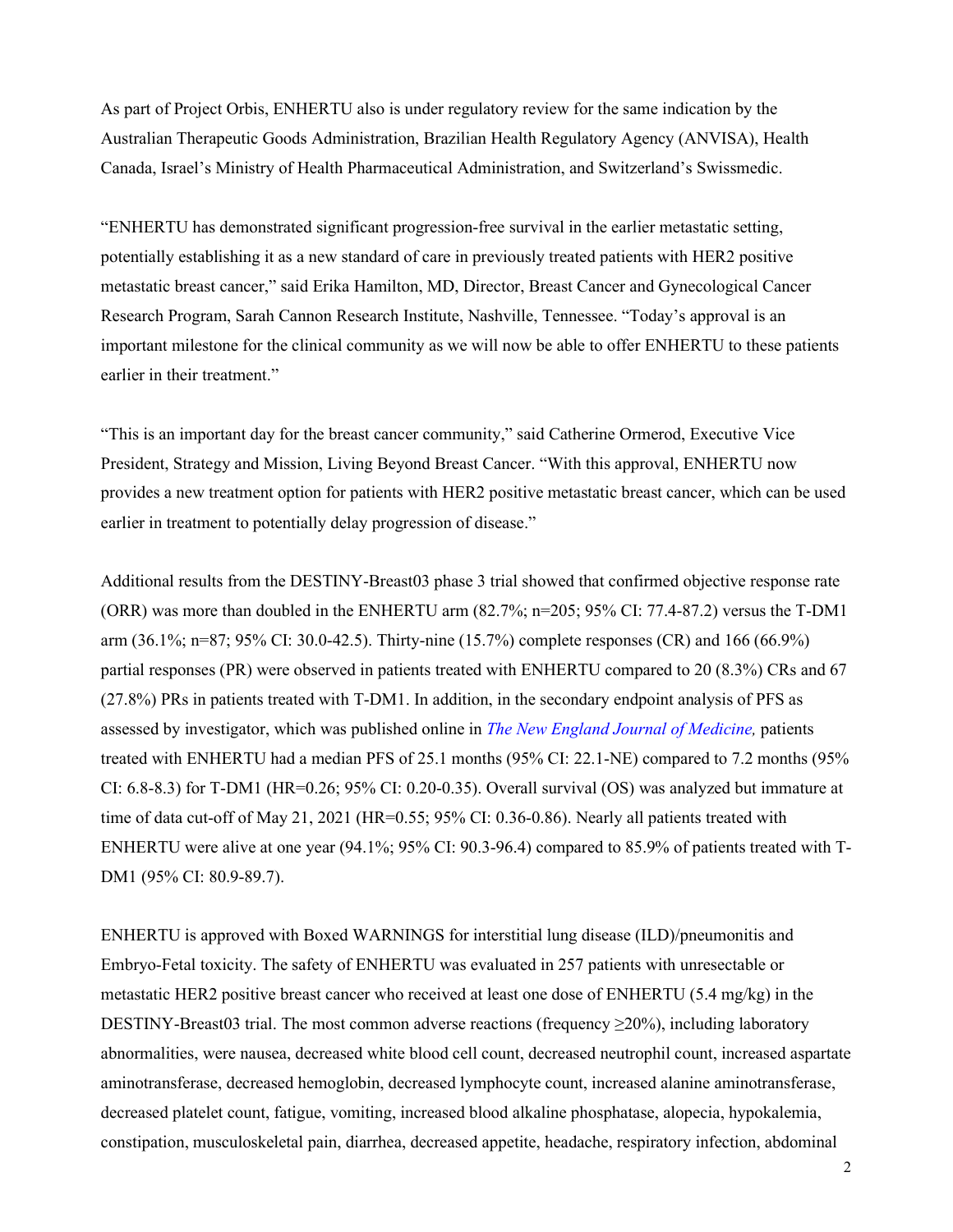pain, increased blood bilirubin, and stomatitis. Of the 28 ILD events (11%), 0.8% were recorded as grade 3 events. No grade 4 or grade 5 ILD or pneumonitis events were adjudicated as drug-related.

"Today's FDA approval, which converts the accelerated approval of ENHERTU to regular approval, highlights the importance of the FDA's accelerated pathway that allows for earlier approval of medicines to treat serious medical conditions such as breast cancer," said Ken Keller, Global Head, Oncology Business, and President and CEO, Daiichi Sankyo, Inc. "Data from DESTINY-Breast03 not only confirmed the results of DESTINY-Breast01 but also demonstrated the superiority of ENHERTU in prolonging progression-free survival compared to T-DM1 in an earlier setting of HER2 positive metastatic breast cancer."

"ENHERTU is already established in the later-line treatment of patients with HER2 positive metastatic breast cancer, and we are thrilled that with this approval, patients in the U.S. will now be able to access the transformative potential of ENHERTU earlier in their treatment," said Dave Fredrickson, Executive Vice President, Oncology Business Unit, AstraZeneca. "We look forward to bringing this important, potentially paradigm-shifting medicine to even more patients across the globe in an earlier setting as quickly as possible."

Based on the DESTINY-Breast03 data, fam-trastuzumab deruxtecan-nxki (ENHERTU) recently was added to the NCCN Clinical Practical Guidelines in Oncology (NCCN Guidelines®) as the Category 1 preferred regimen as second-line therapy for recurrent unresectable (local or regional) or stage IV HER2+ disease.<sup>[1](#page-10-0)</sup>

Daiichi Sankyo and AstraZeneca are committed to ensuring that patients in the U.S. who are prescribed ENHERTU can access the medication and receive necessary financial support. Provider and patient support, reimbursement and distribution for ENHERTU in the U.S. will be accessible by visiting [www.ENHERTU4U.com](http://www.enhertu4u.com/) or calling 1-833-ENHERTU (1-833-364-3788).

Please visit [www.ENHERTU.com](http://www.enhertu.com/) for full [Prescribing Information,](https://dsi.com/prescribing-information-portlet/getPIContent?productName=Enhertu&inline=true) including Boxed WARNINGS, and [Medication Guide.](https://dsi.com/prescribing-information-portlet/getPIContent?productName=Enhertu_Med&inline=true)

#### **Financial Considerations**

Following approval in the U.S., an amount of \$100 million is due from AstraZeneca to Daiichi Sankyo as a second-line milestone payment in HER2 positive metastatic breast cancer.

Sales of ENHERTU in the U.S. are recognized by Daiichi Sankyo. For further details on the financial arrangements, please consult the collaboration agreement from [March 2019.](https://www.daiichisankyo.com/files/news/pressrelease/pdf/006988/190329_886_E.pdf)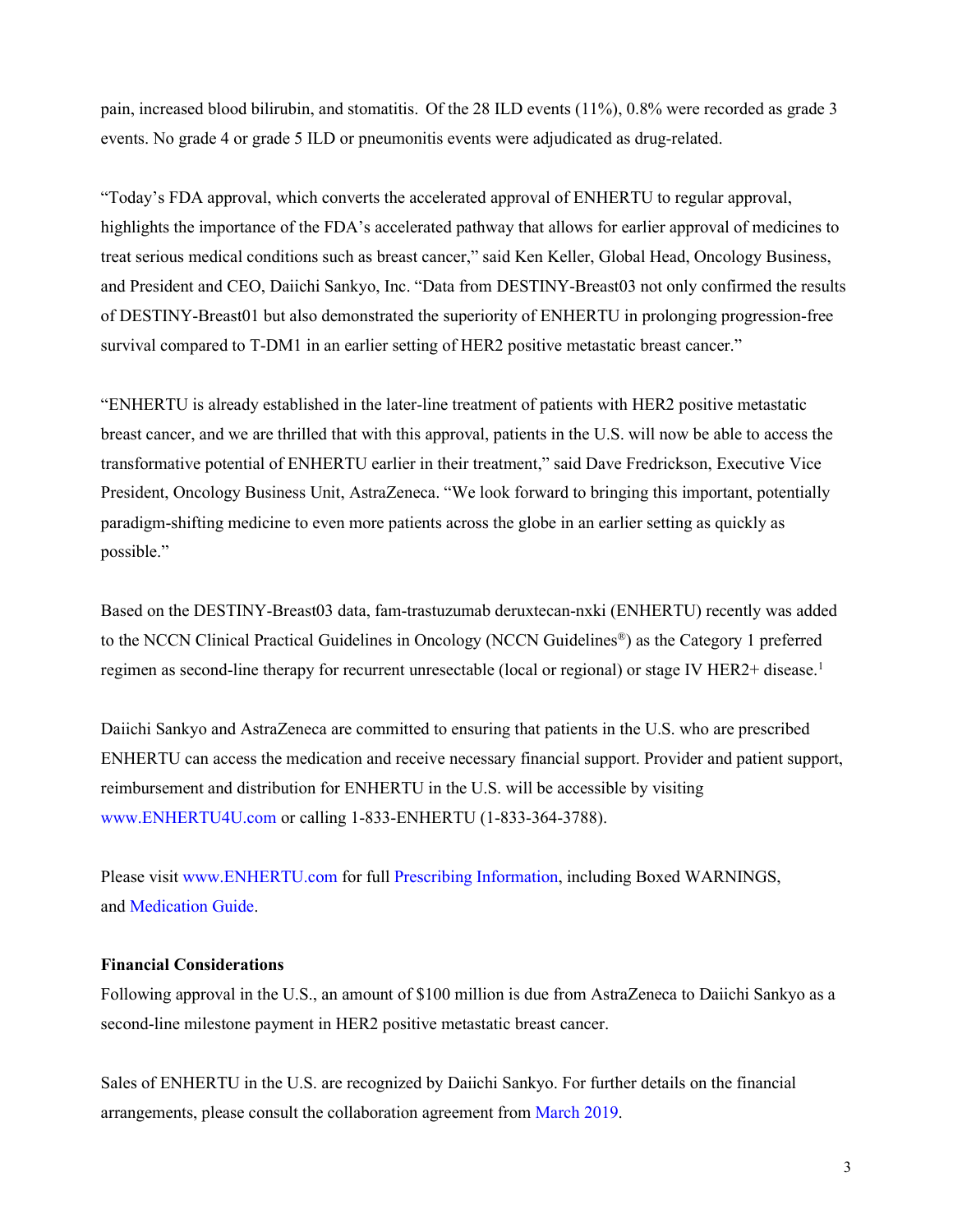#### **About DESTINY-Breast03**

DESTINY-Breast03 is a global, head-to-head, randomized, open-label, pivotal phase 3 trial evaluating the efficacy and safety of ENHERTU (5.4 mg/kg) versus T-DM1 in patients with HER2 positive unresectable and/or metastatic breast cancer previously treated with trastuzumab and a taxane. The primary efficacy endpoint of DESTINY-Breast03 is PFS based on blinded independent central review. Secondary endpoints include overall survival, ORR, duration of response, PFS based on investigator assessment and safety. DESTINY-Breast03 enrolled 524 patients at multiple sites in Asia, Europe, North America, Oceania and South America. For more information about the trial, visit [ClinicalTrials.gov.](https://clinicaltrials.gov/ct2/show/NCT03529110)

#### **About HER2 Positive Breast Cancer**

Breast cancer is the most common cancer and is one of the leading causes of cancer-related deaths worldwide and in the U.S.<sup>[2,](#page-10-1)[3](#page-10-2)</sup> More than two million cases of breast cancer were diagnosed in 2020 with nearly 685,000 deaths globally. 2 In the U.S., more than 290,000 new cases are expected to be diagnosed in 2022, with more than [4](#page-10-3)3,000 deaths.<sup>4</sup> Approximately one in five cases of breast cancer are considered HER2 positive.<sup>[5](#page-10-4)</sup>

HER2 is a tyrosine kinase receptor growth-promoting protein expressed on the surface of many types of tumors including breast, gastric, lung and colorectal cancers.<sup>[6](#page-10-5)</sup> HER2 protein overexpression may occur as a result of *HER2* gene amplification and is often associated with aggressive disease and poor prognosis in breast cancer.<sup>[7](#page-10-6)</sup>

Despite initial treatment with trastuzumab and a taxane, patients with HER2 positive metastatic breast cancer will often experience disease progression.<sup>[8](#page-10-7)</sup> More treatment options are needed to further delay progression and extend survival. 8[,9,](#page-10-8)[10](#page-10-9)

#### **About ENHERTU**

ENHERTU® (trastuzumab deruxtecan; fam-trastuzumab deruxtecan-nxki in the U.S. only) is a HER2 directed ADC. Designed using Daiichi Sankyo's proprietary DXd ADC technology, ENHERTU is the lead ADC in the oncology portfolio of Daiichi Sankyo and the most advanced program in AstraZeneca's ADC scientific platform. ENHERTU consists of a HER2 monoclonal antibody attached to a topoisomerase I inhibitor payload, an exatecan derivative, via a stable tetrapeptide-based cleavable linker.

ENHERTU (5.4 mg/kg) is approved in the U.S. for the treatment of adult patients with unresectable or metastatic HER2 positive breast cancer who have received a prior anti-HER2-based regimen either in the metastatic setting, or in the neoadjuvant or adjuvant setting and have developed disease recurrence during or within six months of completing therapy, based on results from the [DESTINY-Breast03](https://clinicaltrials.gov/ct2/show/NCT03529110) trial. ENHERTU is also approved in approximately 40 countries for the treatment of adult patients with unresectable or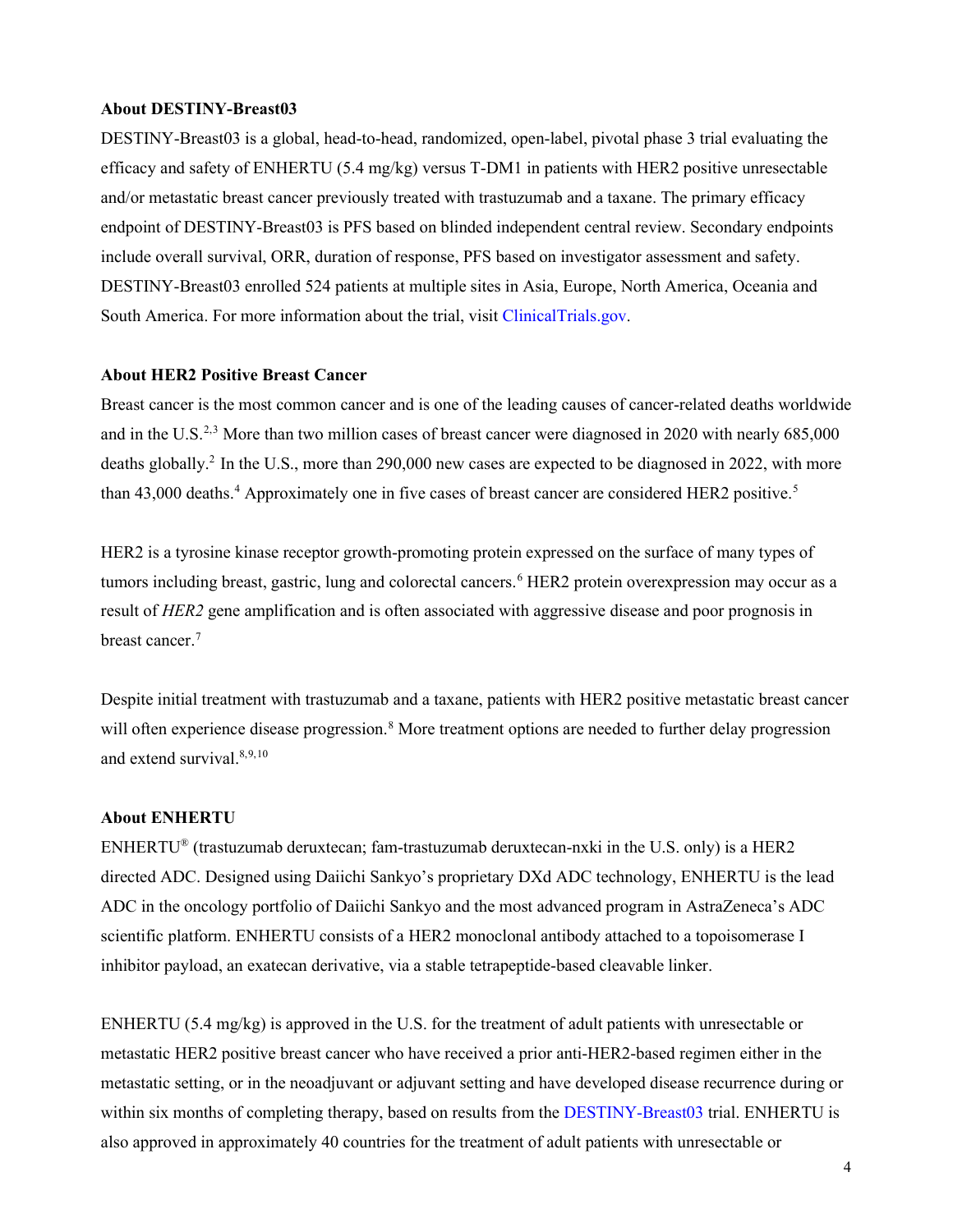metastatic HER2 positive breast cancer who have received two or more prior anti-HER2-based regimens based on the results from the [DESTINY-Breast01](https://clinicaltrials.gov/ct2/show/NCT03248492) trial.

ENHERTU (6.4 mg/kg) is approved in several countries for the treatment of adult patients with locally advanced or metastatic HER2 positive gastric or gastroesophageal junction (GEJ) adenocarcinoma who have received a prior trastuzumab-based regimen based on the results from the [DESTINY-Gastric01](https://clinicaltrials.gov/ct2/show/NCT03329690) trial.

ENHERTU is approved in the U.S. with Boxed WARNINGS for Interstitial Lung Disease and Embryo-Fetal Toxicity. For more information, please see the accompanying full [Prescribing Information,](https://dsi.com/prescribing-information-portlet/getPIContent?productName=Enhertu&inline=true) including Boxed WARNINGS, and [Medication Guide.](https://dsi.com/prescribing-information-portlet/getPIContent?productName=Enhertu_Med&inline=true)

#### **About the ENHERTU Clinical Development Program**

A comprehensive global development program is underway evaluating the efficacy and safety of ENHERTU monotherapy across multiple HER2 targetable cancers including breast, gastric, lung and colorectal cancers. Trials in combination with other anticancer treatments, such as immunotherapy, are also underway.

Regulatory applications for ENHERTU are currently under review in China, [Europe,](https://www.daiichisankyo.com/files/news/pressrelease/pdf/202112/20211228_E.pdf) [Japan](https://www.daiichisankyo.com/files/news/pressrelease/pdf/202112/20211214_E.pdf) and several other countries for the treatment of adult patients with HER2 positive unresectable or metastatic breast cancer who have received a prior anti-HER2 based regimen based on the results from th[e DESTINY-Breast03](https://clinicaltrials.gov/ct2/show/NCT03529110) trial.

ENHERTU was granted [Breakthrough Therapy Designation](https://www.daiichisankyo.com/files/news/pressrelease/pdf/202204/20220427_E.pdf) in the U.S. for the treatment of adult patients with unresectable or metastatic HER2 low (IHC  $1+$  or IHC  $2+/ISH$ -negative) breast cancer who have received a prior systemic therapy in the metastatic setting or developed disease recurrence during or within six months of completing adjuvant chemotherapy, based on the results of the [DESTINY-Breast04](https://clinicaltrials.gov/ct2/show/NCT03734029) trial. Patients with hormone receptor (HR) positive breast cancer should additionally have received or be ineligible for endocrine therapy.

ENHERTU also is currently under review in the [U.S.](https://www.daiichisankyo.com/files/news/pressrelease/pdf/202204/20220419_E.pdf) for the treatment of adult patients with unresectable or metastatic NSCLC whose tumors have a *HER2* (*ERBB2*) mutation and who have received a prior systemic therapy based on the results from the [DESTINY-Lung01](https://clinicaltrials.gov/ct2/show/NCT03505710) trial, and in [Europe](https://www.daiichisankyo.com/files/news/pressrelease/pdf/202111/20211103_E.pdf) for the treatment of adult patients with locally advanced or metastatic HER2 positive gastric or GEJ adenocarcinoma who have received a prior anti-HER2 based regimen based on the [DESTINY-Gastric01](https://clinicaltrials.gov/ct2/show/NCT03329690) and [DESTINY-Gastric02](https://www.clinicaltrials.gov/ct2/show/NCT04014075) trials.

#### **About the Daiichi Sankyo and AstraZeneca Collaboration**

Daiichi Sankyo Company, Limited (referred to as Daiichi Sankyo) and AstraZeneca entered into a global collaboration to jointly develop and commercialize ENHERTU in [March 2019](https://www.daiichisankyo.com/files/news/pressrelease/pdf/006988/190329_886_E.pdf) and datopotamab deruxtecan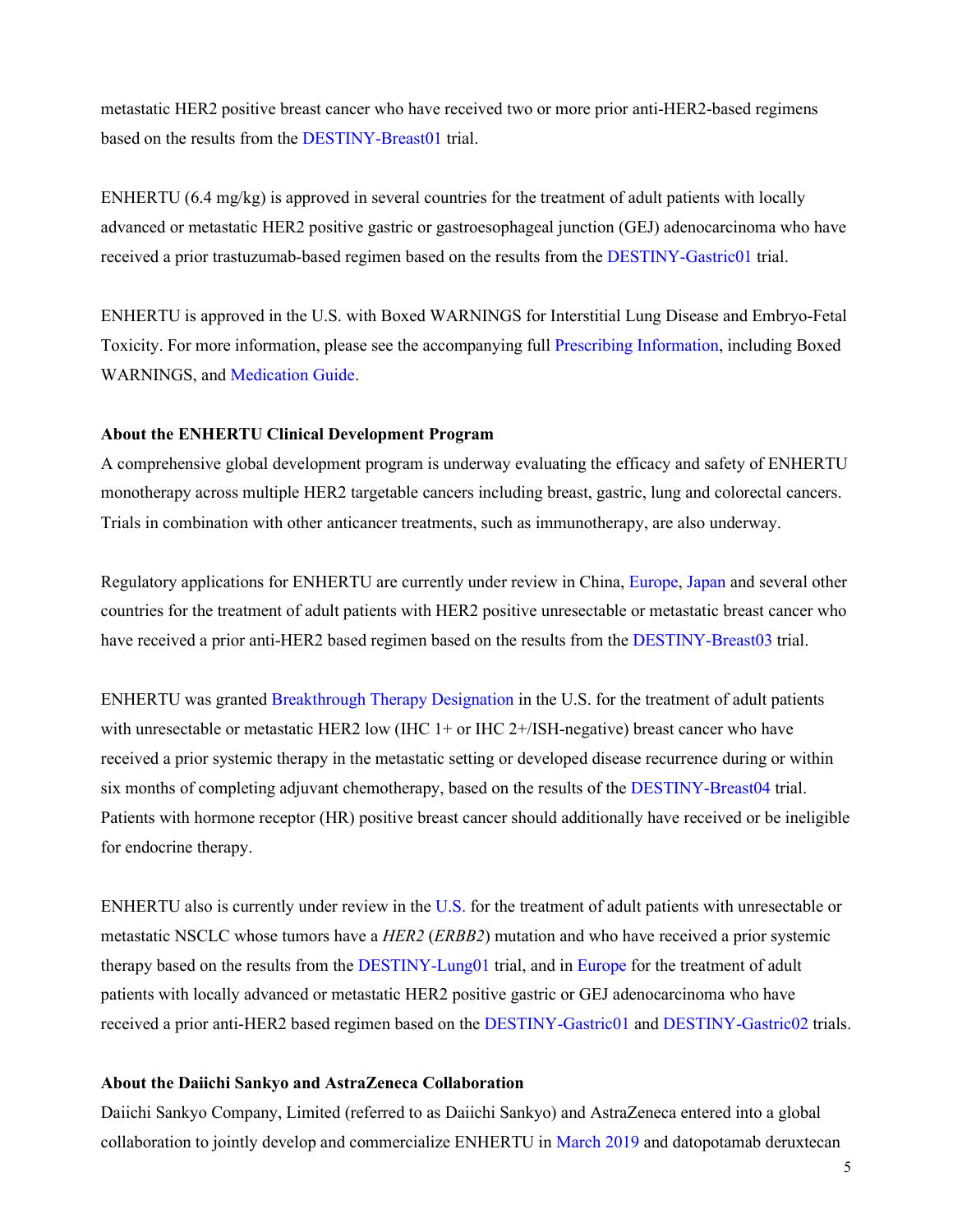(Dato-DXd) in [July 2020,](https://www.daiichisankyo.com/files/news/pressrelease/pdf/007172/20200727_E.pdf) except in Japan where Daiichi Sankyo maintains exclusive rights for each ADC.

Daiichi Sankyo is responsible for the manufacturing and supply of ENHERTU and datopotamab deruxtecan.

# **Important Safety Information**

## **Indications**

ENHERTU is a HER2-directed antibody and topoisomerase inhibitor conjugate indicated for the treatment of adult patients with:

- Unresectable or metastatic HER2-positive breast cancer who have received a prior anti-HER2-based regimen either:
	- **–** In the metastatic setting, or
	- **–** In the neoadjuvant or adjuvant setting and have developed disease recurrence during or within six months of completing therapy
- Locally advanced or metastatic HER2-positive gastric or gastroesophageal junction adenocarcinoma who have received a prior trastuzumab-based regimen

# **WARNING: INTERSTITIAL LUNG DISEASE and EMBRYO-FETAL TOXICITY**

- **Interstitial lung disease (ILD) and pneumonitis, including fatal cases, have been reported with ENHERTU. Monitor for and promptly investigate signs and symptoms including cough, dyspnea, fever, and other new or worsening respiratory symptoms. Permanently discontinue ENHERTU in all patients with Grade 2 or higher ILD/pneumonitis. Advise patients of the risk and to immediately report symptoms.**
- **Exposure to ENHERTU during pregnancy can cause embryo-fetal harm. Advise patients of these risks and the need for effective contraception.**

**Contraindications** None.

# **Warnings and Precautions Interstitial Lung Disease / Pneumonitis**

Severe, life-threatening, or fatal interstitial lung disease (ILD), including pneumonitis, can occur in patients treated with ENHERTU. Advise patients to immediately report cough, dyspnea, fever, and/or any new or worsening respiratory symptoms. Monitor patients for signs and symptoms of ILD. Promptly investigate evidence of ILD. Evaluate patients with suspected ILD by radiographic imaging. Consider consultation with a pulmonologist. For asymptomatic ILD/pneumonitis (Grade 1), interrupt ENHERTU until resolved to Grade 0, then if resolved in ≤28 days from date of onset, maintain dose. If resolved in >28 days from date of onset, reduce dose one level. Consider corticosteroid treatment as soon as ILD/pneumonitis is suspected (e.g.,  $\geq 0.5$ ) mg/kg/day prednisolone or equivalent). For symptomatic ILD/pneumonitis (Grade 2 or greater), permanently discontinue ENHERTU. Promptly initiate systemic corticosteroid treatment as soon as ILD/pneumonitis is suspected (e.g.,  $\geq 1$  mg/kg/day prednisolone or equivalent) and continue for at least 14 days followed by gradual taper for at least 4 weeks.

# Metastatic Breast Cancer

In clinical studies, of the 491 patients with unresectable or metastatic HER2-positive breast cancer treated with ENHERTU 5.4 mg/kg, ILD occurred in 13% of patients. Fatal outcomes due to ILD and/or pneumonitis occurred in 1.4% of patients treated with ENHERTU. Median time to first onset was 5.5 months (range: 1.1 to 20.8).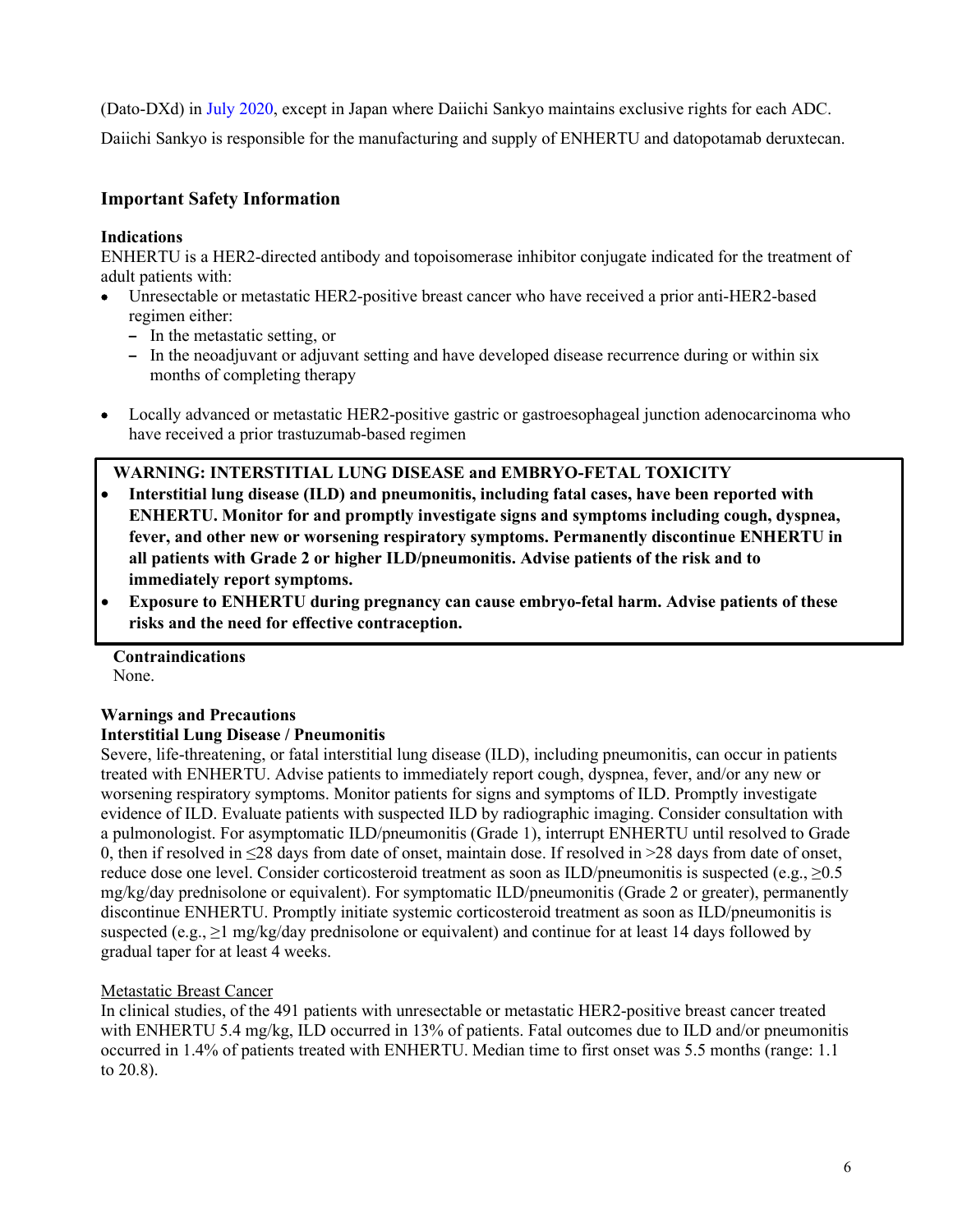# Locally Advanced or Metastatic Gastric Cancer

In DESTINY-Gastric01, of the 125 patients with locally advanced or metastatic HER2-positive gastric or GEJ adenocarcinoma treated with ENHERTU 6.4 mg/kg, ILD occurred in 10% of patients. Median time to first onset was 2.8 months (range: 1.2 to 21.0).

# **Neutropenia**

Severe neutropenia, including febrile neutropenia, can occur in patients treated with ENHERTU. Monitor complete blood counts prior to initiation of ENHERTU and prior to each dose, and as clinically indicated. For Grade 3 neutropenia (Absolute Neutrophil Count [ANC] <1.0 to 0.5 x 10<sup>9</sup>/L) interrupt ENHERTU until resolved to Grade 2 or less, then maintain dose. For Grade 4 neutropenia (ANC < 0.5 x 10<sup>9</sup>/L) interrupt ENHERTU until resolved to Grade 2 or less. Reduce dose by one level. For febrile neutropenia (ANC <1.0 x 109 /L and temperature >38.3ºC or a sustained temperature of ≥38ºC for more than 1 hour), interrupt ENHERTU until resolved. Reduce dose by one level.

# Metastatic Breast Cancer

In clinical studies, of the 491 patients with unresectable or metastatic HER2-positive breast cancer who received ENHERTU 5.4 mg/kg, a decrease in neutrophil count was reported in 68% of patients. Eighteen percent had Grade 3 or 4 decrease in neutrophil count. Median time to first onset of decreased neutrophil count was 22 days (range: 6 to 664). Febrile neutropenia was reported in 1.2% of patients.

## Locally Advanced or Metastatic Gastric Cancer

In DESTINY-Gastric01, of the 125 patients with locally advanced or metastatic HER2-positive gastric or GEJ adenocarcinoma treated with ENHERTU 6.4 mg/kg, a decrease in neutrophil count was reported in 72% of patients. Fifty-one percent had Grade 3 or 4 decreased neutrophil count. Median time to first onset of decreased neutrophil count was 16 days (range: 4 to 187). Febrile neutropenia was reported in 4.8% of patients.

# **Left Ventricular Dysfunction**

Patients treated with ENHERTU may be at increased risk of developing left ventricular dysfunction. Left ventricular ejection fraction (LVEF) decrease has been observed with anti-HER2 therapies, including ENHERTU. Assess LVEF prior to initiation of ENHERTU and at regular intervals during treatment as clinically indicated. Manage LVEF decrease through treatment interruption. When LVEF is >45% and absolute decrease from baseline is 10-20%, continue treatment with ENHERTU. When LVEF is 40-45% and absolute decrease from baseline is <10%, continue treatment with ENHERTU and repeat LVEF assessment within 3 weeks. When LVEF is 40-45% and absolute decrease from baseline is 10-20%, interrupt ENHERTU and repeat LVEF assessment within 3 weeks. If LVEF has not recovered to within 10% from baseline, permanently discontinue ENHERTU. If LVEF recovers to within 10% from baseline, resume treatment with ENHERTU at the same dose. When LVEF is <40% or absolute decrease from baseline is >20%, interrupt ENHERTU and repeat LVEF assessment within 3 weeks. If LVEF of <40% or absolute decrease from baseline of >20% is confirmed, permanently discontinue ENHERTU. Permanently discontinue ENHERTU in patients with symptomatic congestive heart failure. Treatment with ENHERTU has not been studied in patients with a history of clinically significant cardiac disease or LVEF <50% prior to initiation of treatment.

## Metastatic Breast Cancer

In the 491 patients with unresectable or metastatic HER2-positive breast cancer who received ENHERTU 5.4 mg/kg, 13 cases (2.6%) of asymptomatic LVEF decrease were reported.

## Locally Advanced or Metastatic Gastric Cancer

In DESTINY-Gastric01, of the 125 patients with locally advanced or metastatic HER2-positive gastric or GEJ adenocarcinoma treated with ENHERTU 6.4 mg/kg, no clinical adverse events of heart failure were reported; however, on echocardiography, 8% were found to have asymptomatic Grade 2 decrease in LVEF.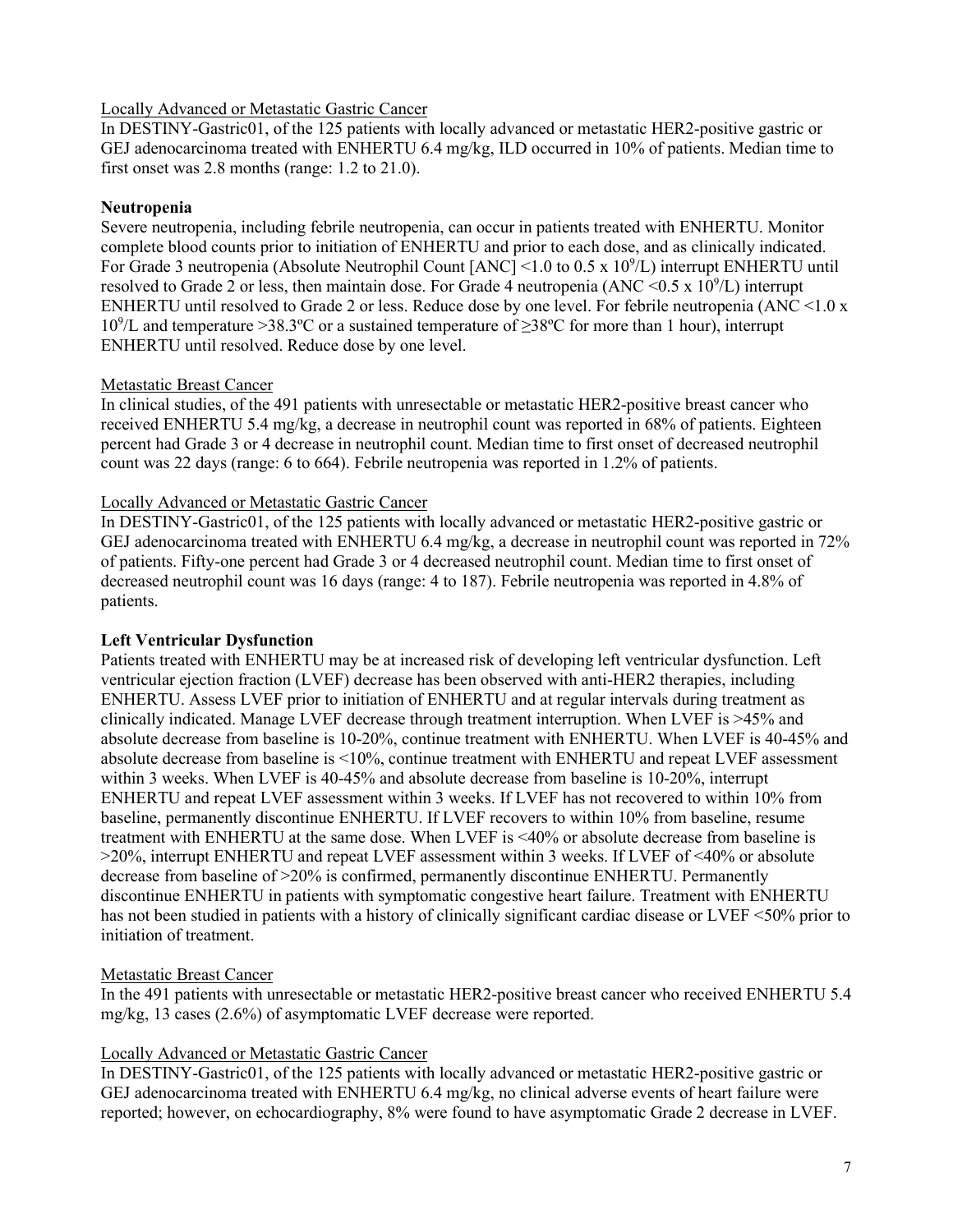# **Embryo-Fetal Toxicity**

ENHERTU can cause fetal harm when administered to a pregnant woman. Advise patients of the potential risks to a fetus. Verify the pregnancy status of females of reproductive potential prior to the initiation of ENHERTU. Advise females of reproductive potential to use effective contraception during treatment and for at least 7 months following the last dose of ENHERTU. Advise male patients with female partners of reproductive potential to use effective contraception during treatment with ENHERTU and for at least 4 months after the last dose of ENHERTU.

# **Additional Dose Modifications**

## **Thrombocytopenia**

For Grade 3 thrombocytopenia (platelets <50 to 25 x  $10^9$ /L) interrupt ENHERTU until resolved to Grade 1 or less, then maintain dose. For Grade 4 thrombocytopenia (platelets < $25 \times 10^9$ /L) interrupt ENHERTU until resolved to Grade 1 or less. Reduce dose by one level.

## **Adverse Reactions**

## Metastatic Breast Cancer

The pooled safety population for patients with metastatic breast cancer reflects exposure to ENHERTU at 5.4 mg/kg given as an intravenous infusion once every 3 weeks (21-day cycle) in 491 patients in DESTINY-Breast03, DESTINY-Breast01, and Study DS8201-A-J101. The median duration of treatment was 13 months (range: 0.7 to 37). In this pooled safety population, the most common  $(\geq 20\%)$  adverse reactions, including laboratory abnormalities, were nausea (78%), decreased white blood cell count (74%), decreased hemoglobin (68%), decreased neutrophil count (68%), increased aspartate aminotransferase (58%), fatigue (57%), decreased lymphocyte count (56%), vomiting (50%), decreased platelet count (49%), increased alanine aminotransferase (48%), increased blood alkaline phosphatase (45%), alopecia (41%), constipation (35%), hypokalemia (33%), decreased appetite (32%), diarrhea (31%), musculoskeletal pain (28%), increased transaminases (27%), respiratory infection (24%), headache (21%), and abdominal pain (21%).

## *DESTINY-Breast03*

The safety of ENHERTU was evaluated in 257 patients with unresectable or metastatic HER2-positive breast cancer who received at least one dose of ENHERTU 5.4 mg/kg in DESTINY-Breast03. ENHERTU was administered by intravenous infusion once every three weeks. The median duration of treatment was 14 months (range: 0.7 to 30).

Serious adverse reactions occurred in 19% of patients receiving ENHERTU. Serious adverse reactions in >1% of patients who received ENHERTU were vomiting, interstitial lung disease, pneumonia, pyrexia, and urinary tract infection. Fatalities due to adverse reactions occurred in 0.8% of patients including COVID-19 and sudden death (one patient each).

ENHERTU was permanently discontinued in 14% of patients, of which ILD/pneumonitis accounted for 8%. Dose interruptions due to adverse reactions occurred in 44% of patients treated with ENHERTU. The most frequent adverse reactions (>2%) associated with dose interruption were neutropenia, leukopenia, anemia, thrombocytopenia, pneumonia, nausea, fatigue, and ILD/pneumonitis. Dose reductions occurred in 21% of patients treated with ENHERTU. The most frequent adverse reactions (>2%) associated with dose reduction were nausea, neutropenia, and fatigue.

The most common ( $>20\%$ ) adverse reactions, including laboratory abnormalities, were nausea (76%), decreased white blood cell count (74%), decreased neutrophil count (70%), increased aspartate aminotransferase (67%), decreased hemoglobin (64%), decreased lymphocyte count (55%), increased alanine aminotransferase (53%), decreased platelet count (52%), fatigue (49%), vomiting (49%), increased blood alkaline phosphatase (49%), alopecia (37%), hypokalemia (35%), constipation (34%), musculoskeletal pain (31%), diarrhea (29%), decreased appetite (29%), respiratory infection (22%), headache (22%), abdominal pain (21%), increased blood bilirubin (20%), and stomatitis (20%).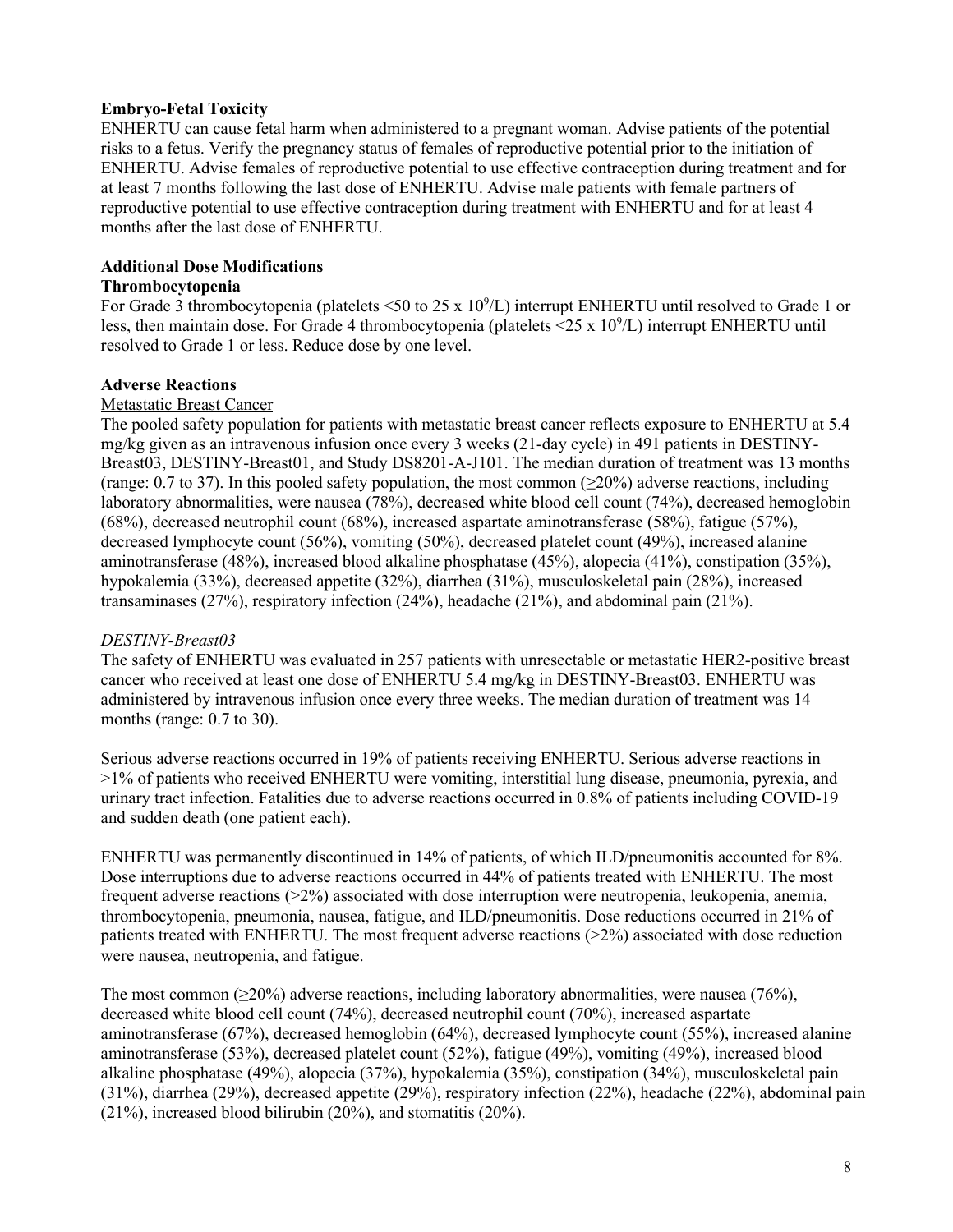# Locally Advanced or Metastatic Gastric Cancer

The safety of ENHERTU was evaluated in 187 patients with locally advanced or metastatic HER2-positive gastric or GEJ adenocarcinoma in DESTINY-Gastric01. Patients intravenously received at least one dose of either ENHERTU (N=125) 6.4 mg/kg once every three weeks or either irinotecan (N=55) 150 mg/m<sup>2</sup> biweekly or paclitaxel (N=7) 80 mg/m<sup>2</sup> weekly for 3 weeks. The median duration of treatment was 4.6 months (range: 0.7 to 22.3) in the ENHERTU group and 2.8 months (range: 0.5 to 13.1) in the irinotecan/paclitaxel group.

Serious adverse reactions occurred in 44% of patients receiving ENHERTU 6.4 mg/kg. Serious adverse reactions in >2% of patients who received ENHERTU were decreased appetite, ILD, anemia, dehydration, pneumonia, cholestatic jaundice, pyrexia, and tumor hemorrhage. Fatalities due to adverse reactions occurred in 2.4% of patients: disseminated intravascular coagulation, large intestine perforation, and pneumonia occurred in one patient each (0.8%).

ENHERTU was permanently discontinued in 15% of patients, of which ILD accounted for 6%. Dose interruptions due to adverse reactions occurred in 62% of patients treated with ENHERTU. The most frequent adverse reactions (>2%) associated with dose interruption were neutropenia, anemia, decreased appetite, leukopenia, fatigue, thrombocytopenia, ILD, pneumonia, lymphopenia, upper respiratory tract infection, diarrhea, and hypokalemia. Dose reductions occurred in 32% of patients treated with ENHERTU. The most frequent adverse reactions (>2%) associated with dose reduction were neutropenia, decreased appetite, fatigue, nausea, and febrile neutropenia.

The most common  $(\geq 20\%)$  adverse reactions, including laboratory abnormalities, were decreased hemoglobin (75%), decreased white blood cell count (74%), decreased neutrophil count (72%), decreased lymphocyte count (70%), decreased platelet count (68%), nausea (63%), decreased appetite (60%), increased aspartate aminotransferase (58%), fatigue (55%), increased blood alkaline phosphatase (54%), increased alanine aminotransferase (47%), diarrhea (32%), hypokalemia (30%), vomiting (26%), constipation (24%), increased blood bilirubin (24%), pyrexia (24%), and alopecia (22%).

# **Use in Specific Populations**

- **Pregnancy:** ENHERTU can cause fetal harm when administered to a pregnant woman. Advise patients of the potential risks to a fetus. There are clinical considerations if ENHERTU is used in pregnant women, or if a patient becomes pregnant within 7 months following the last dose of ENHERTU.
- **Lactation:** There are no data regarding the presence of ENHERTU in human milk, the effects on the breastfed child, or the effects on milk production. Because of the potential for serious adverse reactions in a breastfed child, advise women not to breastfeed during treatment with ENHERTU and for 7 months after the last dose.
- Females and Males of Reproductive Potential: Pregnancy testing: Verify pregnancy status of females of reproductive potential prior to initiation of ENHERTU. Contraception: *Females*: ENHERTU can cause fetal harm when administered to a pregnant woman. Advise females of reproductive potential to use effective contraception during treatment with ENHERTU and for at least 7 months following the last dose. *Males*: Advise male patients with female partners of reproductive potential to use effective contraception during treatment with ENHERTU and for at least 4 months following the last dose. Infertility: ENHERTU may impair male reproductive function and fertility.
- **Pediatric Use:** Safety and effectiveness of ENHERTU have not been established in pediatric patients.
- **Geriatric Use:** Of the 491 patients with HER2-positive breast cancer treated with ENHERTU 5.4 mg/kg, 22% were ≥65 years and 4% were ≥75 years. No overall differences in efficacy within clinical studies were observed between patients ≥65 years of age compared to younger patients. There was a higher incidence of Grade 3-4 adverse reactions observed in patients aged  $\geq 65$  years (60%) as compared to younger patients (49%). Of the 125 patients with locally advanced or metastatic HER2-positive gastric or GEJ adenocarcinoma treated with ENHERTU 6.4 mg/kg in DESTINY-Gastric01, 56% were ≥65 years and 14% were ≥75 years. No overall differences in efficacy or safety were observed between patients ≥65 years of age compared to younger patients.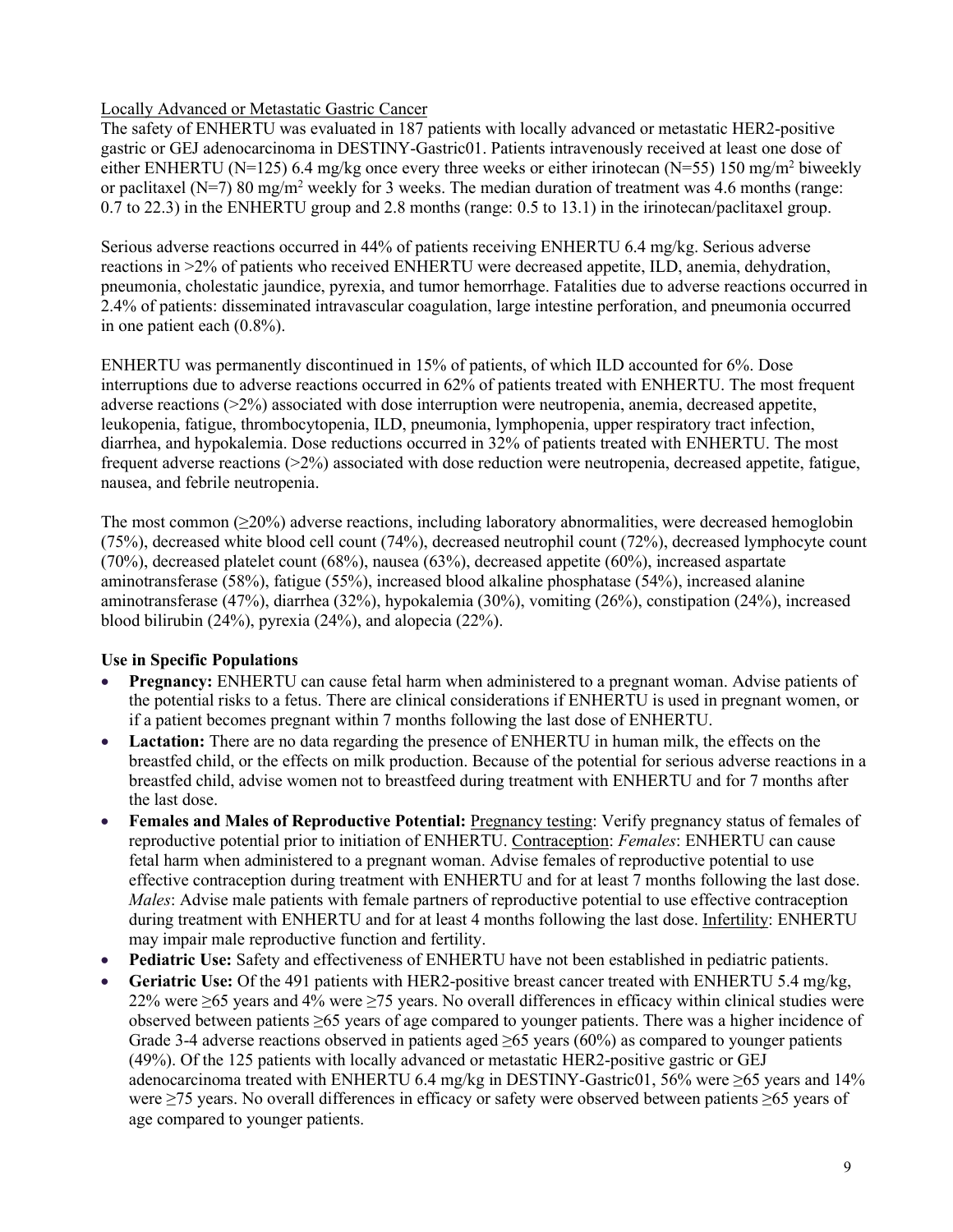- **Renal Impairment:** A higher incidence of Grade 1 and 2 ILD/pneumonitis has been observed in patients with moderate renal impairment. Monitor patients with moderate or severe renal impairment.
- **Hepatic Impairment:** In patients with moderate hepatic impairment, due to potentially increased exposure, closely monitor for increased toxicities related to the topoisomerase inhibitor.

# **To report SUSPECTED ADVERSE REACTIONS, contact Daiichi Sankyo, Inc. at 1-877-437-7763 or FDA at 1-800-FDA-1088 or fda.gov/medwatch.**

# **Please see accompanying full [Prescribing Information,](https://dsi.com/prescribing-information-portlet/getPIContent?productName=Enhertu&inline=true) including Boxed WARNINGS, and [Medication](https://dsi.com/prescribing-information-portlet/getPIContent?productName=Enhertu_Med&inline=true)  [Guide.](https://dsi.com/prescribing-information-portlet/getPIContent?productName=Enhertu_Med&inline=true)**

## **About Daiichi Sankyo**

Daiichi Sankyo is dedicated to creating new modalities and innovative medicines by leveraging our worldclass science and technology for our purpose "to contribute to the enrichment of quality of life around the world." In addition to our current portfolio of medicines for cancer and cardiovascular disease, Daiichi Sankyo is primarily focused on developing novel therapies for people with cancer as well as other diseases with high unmet medical needs. With more than 100 years of scientific expertise and a presence in more than 20 countries, Daiichi Sankyo and its 16,000 employees around the world draw upon a rich legacy of innovation to realize our 2030 Vision to become an "Innovative Global Healthcare Company Contributing to the Sustainable Development of Society." For more information, please visit [www.daiichisankyo.com.](http://www.daiichisankyo.com/)

## **Media Contacts:**

**Global:** Victoria Amari Daiichi Sankyo, Inc. [vamari@dsi.com](mailto:vamari@dsi.com) +1 908 900 3010 (mobile)

**US:** Don Murphy Daiichi Sankyo, Inc. [domurphy@dsi.com](mailto:domurphy@dsi.com) +1 917 817 2649 (mobile)

**Japan:** Masashi Kawase Daiichi Sankyo Co., Ltd. [kawase.masashi.a2@daiichisankyo.co.jp](mailto:kawase.masashi.a2@daiichisankyo.co.jp) +81 3 6225 1126 (office)

**Investor Relations Contact:** [DaiichiSankyoIR@daiichisankyo.co.jp](mailto:DaiichiSankyoIR@daiichisankyo.co.jp)